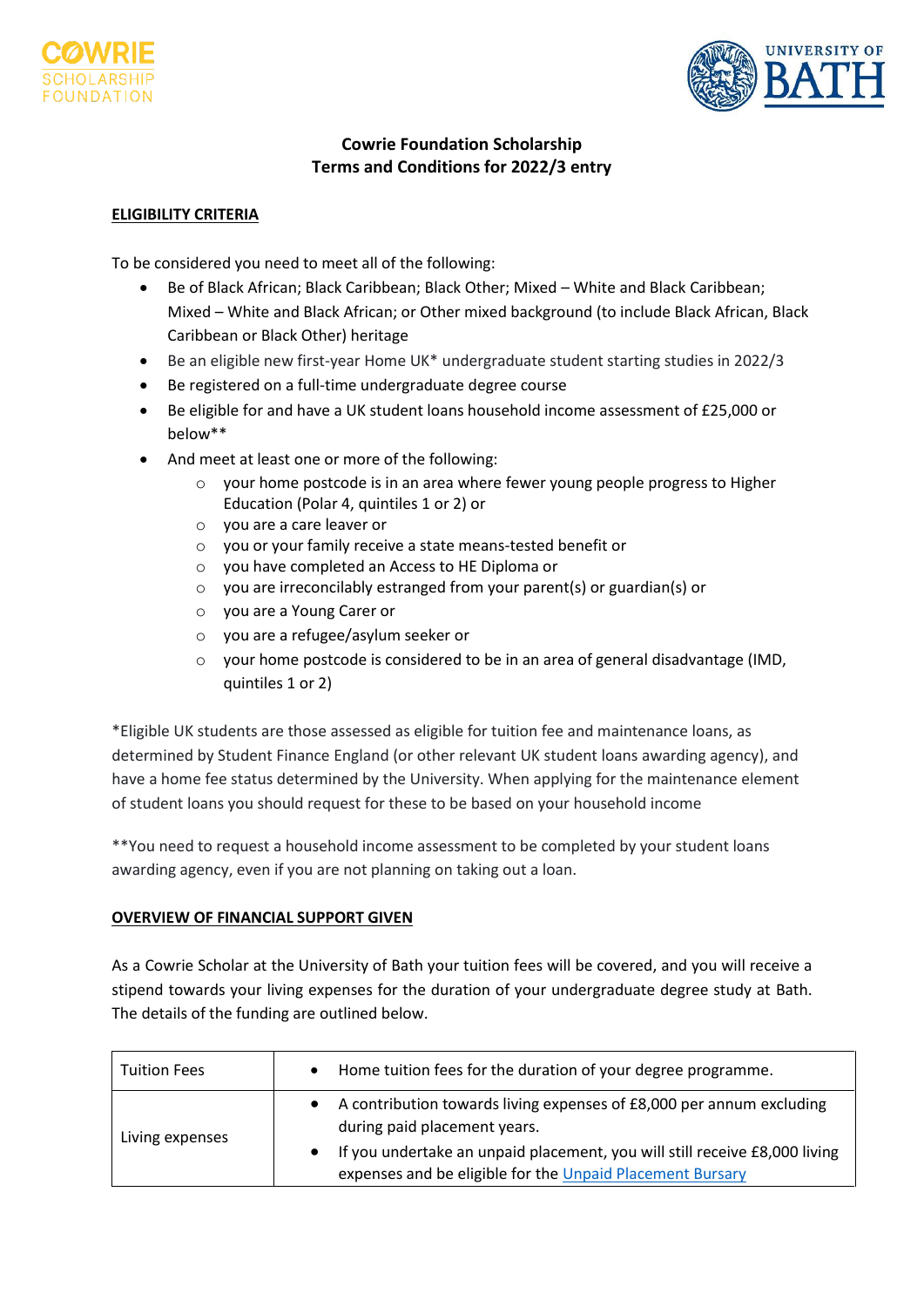



If in any year you study you choose to only study for part of the year, your payment for that year will be *pro rata*.

### **DISBURSEMENT OF FUNDS**

The University will transfer your living expenses payment to your UK bank account. Please ensure you provide us with your bank details as soon as possible to avoid any delays.

• Payments will be made at the same time as payments made by Student Finance England (or other relevant UK student loans awarding agency). There may be the possibility of flexibility in discussion with the Student Retention and Success Team.

#### **OVERVIEW OF OTHER SUPPORT PROVIDED TO COWRIE SCHOLARS**

The Cowrie Scholarship Programme commenced with five universities from across the UK in 2021 and will be joined by ~12 universities in 2022 welcoming Cowrie Scholars. You will have opportunities to connect with this wider Cowrie Scholars network (which will grow over time) and benefit from an extensive mentorship programme that will include:

1. **Mentors:** Support from at least two personal Cowrie Scholarship Foundation mentors who will work with you during your degree programme.

2**. Workshops** with **partner companies** (including [www.Unilever.co.uk](http://www.unilever.co.uk/) an[d www.Oxera.com\)](http://www.oxera.com/) over the course of your degree that will include guidance on developing a CV, interview training, skills development and career opportunities

3. **Work shadow activities:** Over the course of your degree, you will have an opportunity to experience different work opportunities (day placements and more) with partner sponsors of the Cowrie Scholarship Programme.

4. **Training**- Personal skills development workshops tailored for Cowrie scholars.

5. **Skills Development** – Virtual group activities with Cowrie scholars across the country (all partner universities), including opportunities to develop research skills.

6. **Annual conference** – all Cowrie Scholars will meet at least once a year with a focused and fun-filled annual conference to share learning and experiences and aid networking. The meeting will also include sessions with Trustees, Patrons, Sponsors and Corporate partners and Cowrie Friends and donors.

As part of our early cohort of Cowrie Scholars, your *active participation and input* in these activities will help shape them for future cohorts *and is expected* of all Cowie scholar recipients on accepting the award.

You will also play a key role in *promoting* the Cowrie Scholarship Foundation, encouraging more students to apply in future and more donors to support the work of the foundation and the University of Bath's scholarship programmes to increase impact over time.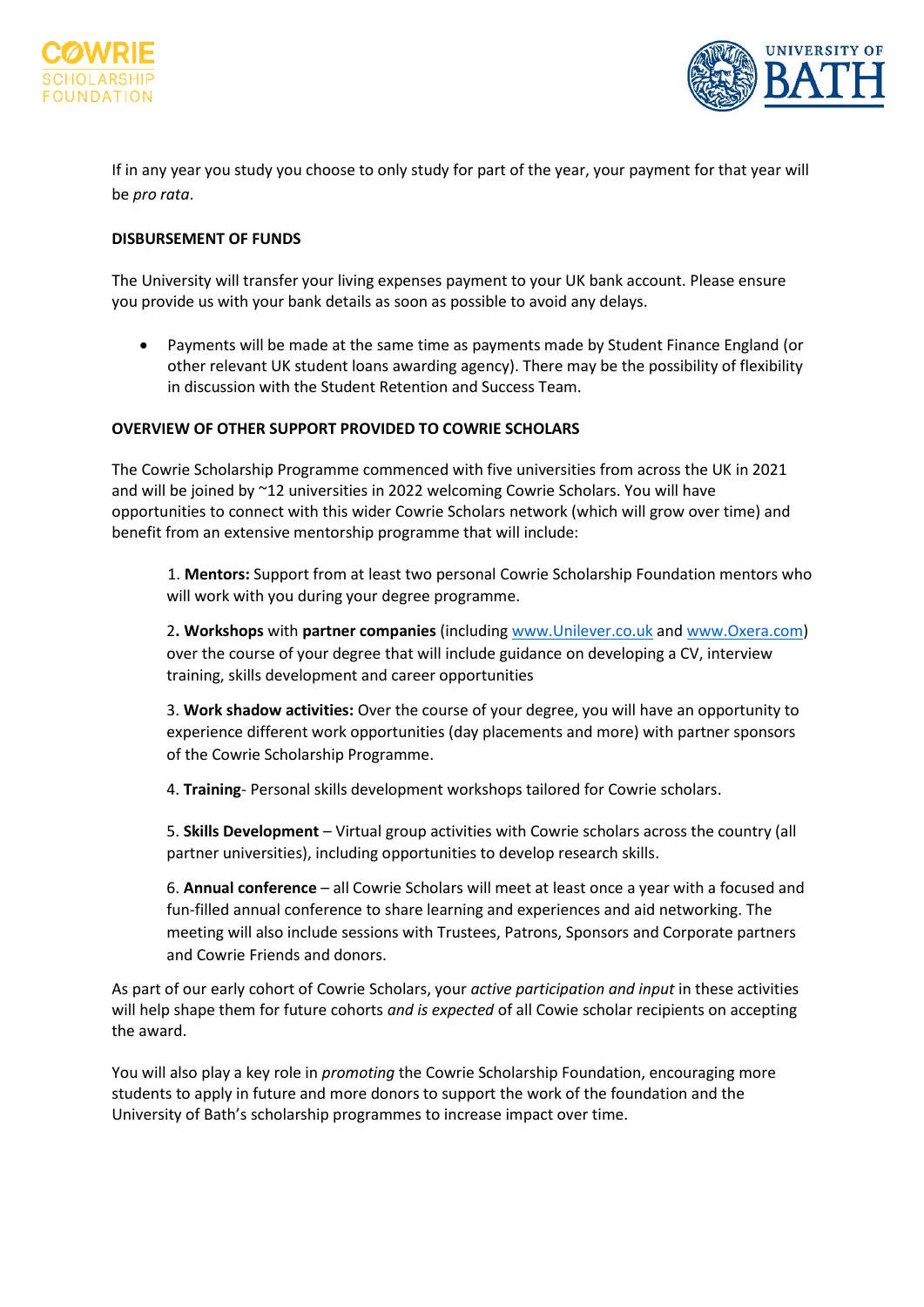



If the Cowrie Scholarship Foundation notify the University that you are not engaging with the activities listed, you may be at risk of losing your Scholarship. The University of Bath and the Cowrie Scholarship Foundation will ensure that extenuating circumstances are considered.

## **MEETING YOUR RESPONSIBILITIES AT THE UNIVERSITY OF BATH AND COWRIE SCHOLARSHIP FOUNDATION**

- You will be required to meet with the Student Retention and Success Team at the University of Bath each semester to review your progress and plans.
- You will be expected to develop a budget and to effectively manage your living expenses to cover your costs.
- You will be responsible for understanding your degree programme, planning and preparing for success in that programme, and reaching out to your Personal Tutor or Director of Studies for assistance as it is required.
- You will be responsible for contacting the Student Retention and Success Team if you are in danger of failing a course. We want to provide whatever support we can to help you be successful.
- You will participate in opportunities that the Scholarship provides, and activities provided specifically by The Cowrie Scholarship Foundation, unless there is a clear reason stated and agreed with the University and the Cowrie Scholarship Foundation for why this is not possible.

## **YOUR CONTRIBUTION TO THE CAMPUS & WIDER BATH COMMUNITY**

• You are typically required to live in University accommodation during your first year of study and contribute positively to the University of Bath learning community.

## **YOUR SUPPORT TEAM AT BATH**

In addition to the many academics, staff members, and support services at Bath who will support you through your academic and social life, there are a number of places you can go if you require additional support. We will ensure relevant staff are aware of your scholarship status so they can provide you with the most appropriate support.

In addition, you can also contact

- Imroze Sahota Student Retention and Success Team Leader
- Your Personal Tutor and Director of Studies and other members of academic staff
- The Students' Union

## **By accepting the Cowrie Foundation Scholarship at the University of Bath, you agree to:**

- Meet with the Student Retention & Success Team each semester
- Communicate with all University staff teams in a timely manner
- Engage with activities around the scholarship at the University of Bath
- Follow through on recommended referrals to other professional services or workshops as needed to support your success at Bath and following graduation